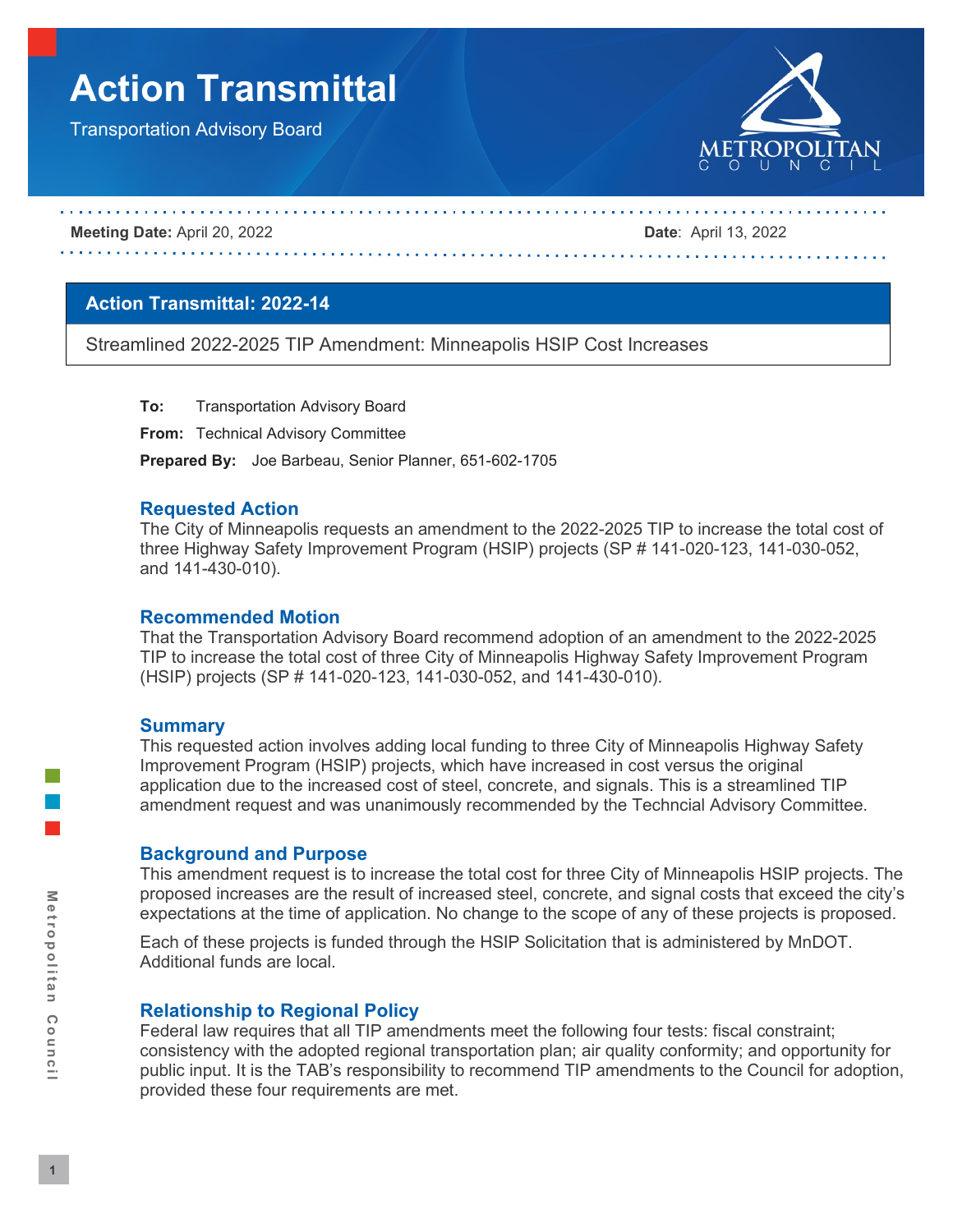The streamlined TIP amendment process allows projects that meet certain conditions to be streamlined, which entails forgoing the TAC Funding & Programming Committee review and results in saving a month of process time

## **Staff Analysis**

The TIP amendment meets fiscal constraint because the federal and local funds are sufficient to fully fund the projects. This amendment is consistent with the Metropolitan Council Transportation Policy Plan, adopted by the Metropolitan Council on November 18, 2020, with FHWA/FTA conformity determination established on December 4, 2020. Public input opportunity for this amendment is provided through the TAB's and the Council's regular meetings. The Minnesota Interagency Air Quality and Transportation Planning Committee determined that the projects are exempt from air quality conformity analysis.

## **Committee Comments and Actions**

At its April 6, 2022, meeting, the Technical Advisory Committee voted unanimously to recommend adoption of an amendment to the 2022-2025 TIP to increase the total cost of three City of Minneapolis Highway Safety Improvement Program (HSIP) projects.

| To                                                             | <b>Action Requested</b>       | <b>Date Completed /</b><br><b>Scheduled</b> |
|----------------------------------------------------------------|-------------------------------|---------------------------------------------|
| <b>Technical Advisory Committee</b>                            | <b>Review &amp; Recommend</b> | April 6, 2022                               |
| <b>Transportation Advisory Board</b>                           | <b>Review &amp; Recommend</b> | April 20, 2022                              |
| <b>Metropolitan Council</b><br><b>Transportation Committee</b> | Review & Recommend            | April 25, 2022                              |
| <b>Metropolitan Council</b>                                    | Review & Adopt                | April 27, 2022                              |

## **Routing**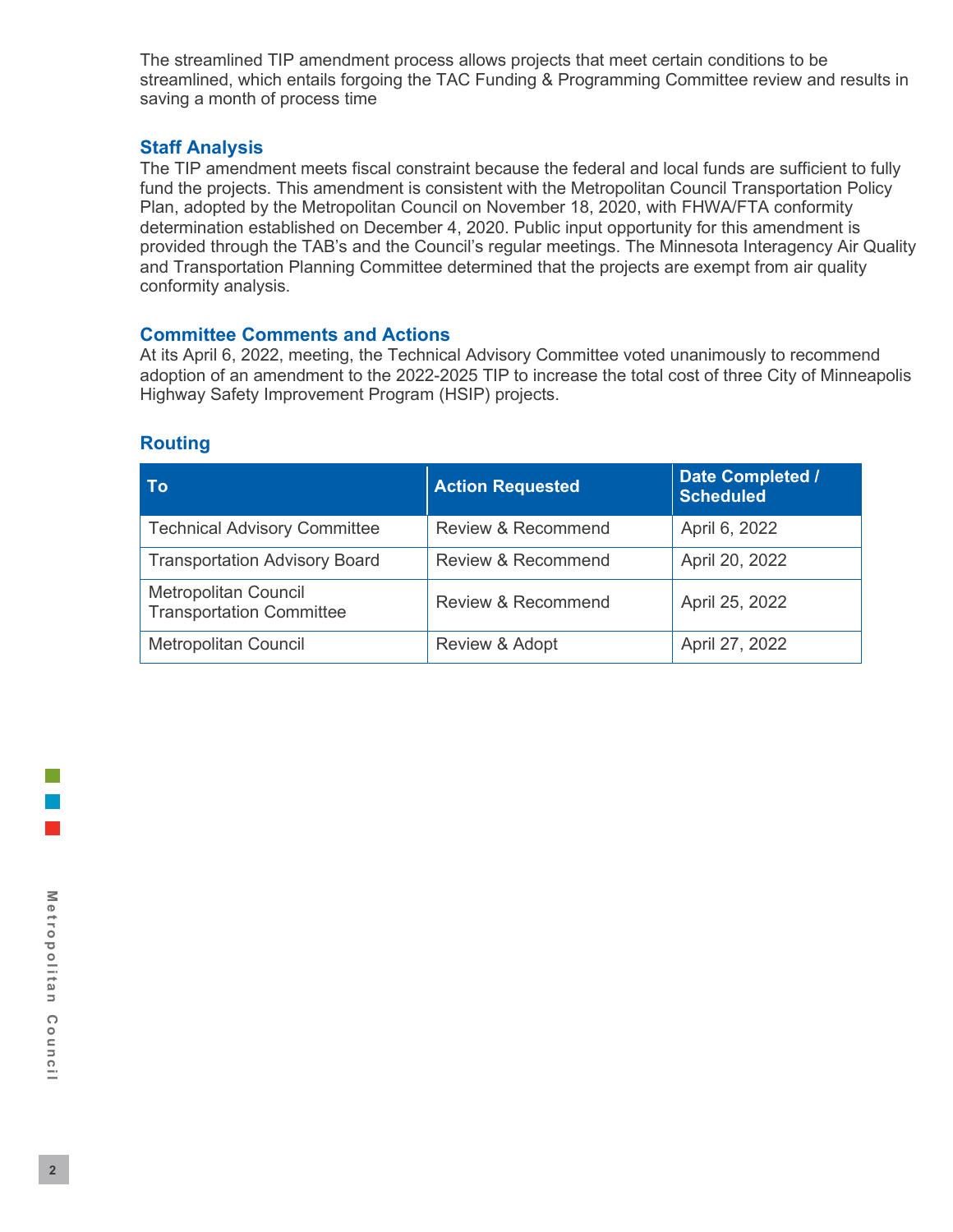Please amend the 2022-2025 Transportation Improvement Program (TIP) to amend these projects in program year 2022. The projects are being submitted with the following information:

|                          | 141-020-123                    | 141-030-052                    | 141-430-010                    |
|--------------------------|--------------------------------|--------------------------------|--------------------------------|
| Seq #                    | 1466                           | 1467                           | 1470                           |
| <b>State Fiscal Year</b> | 2022                           | 2022                           | 2022                           |
| <b>ATP/District</b>      | M                              | M                              | M                              |
| <b>Route System</b>      | CSAH <sub>3</sub>              | 999                            | <b>MSAS 430</b>                |
| Project Number (S.P. #)  | 141-020-123                    | 141-030-052                    | 141-430-010                    |
| <b>Agency</b>            | Minneapolis                    | Minneapolis                    | Minneapolis                    |
| <b>Description</b>       | On Lake St: At Dean            | Lake St E at 28th Ave S;       | Nicollet Ave from              |
|                          | Pkwy, and Thomas Ave,          | Cedar Ave at 6th St S;         | Minnehaha Pkwy to              |
|                          | and Cedar Ave at               | and Franklin Ave E at          | 60th St in Mpls - Signal       |
|                          | Minnehaha Pkwy in              | 13th Ave S in Mpls-            | system revisions, ped          |
|                          | Mpls-Replace signal            | Rebuild signals, ADA,          | ramp improvements              |
|                          | systems, signal                | curb extensions and            | and curb extensions            |
|                          | revisions, curb                | median (Associate to           | (Associate to 141-030-         |
|                          | extensions, and ADA            | 141-020-123 and 141-           | 052 and 141-020-123)           |
|                          | (Associate to 141-430-         | 430-010)                       |                                |
|                          | 010 and 141-030-052)           |                                |                                |
| <b>Miles</b>             | 0                              | $\mathbf{0}$                   | $\Omega$                       |
| Prog                     | <b>SH</b>                      | <b>SH</b>                      | <b>SH</b>                      |
| <b>Type of Work</b>      | <b>Traffic Signal Revision</b> | <b>Traffic Signal Revision</b> | <b>Traffic Signal Revision</b> |
| <b>Prop Funds</b>        | <b>HSIP</b>                    | <b>HSIP</b>                    | <b>HSIP</b>                    |
| Total \$                 | 1,188,000 2,029,441            | 1,248,000 1,904,966            | 2,106,000 3,588,378            |
| <b>FHWA \$</b>           | 990,000                        | 1,080,000                      | 1,755,000                      |
| Other \$                 | 198,000 1,039,441              | 168,000 824,966                | 351,000 1,833,782              |

## **PROJECT IDENTIFICATION:**

## **PROJECT BACKGROUND:**

1. Briefly describe why amendment is needed (e.g., project in previous TIP but not completed; illustrative project and funds now available; discretionary funds received; inadvertently not included in TIP).

This amendment is needed to update total project costs. Cost changes are a result of significantly higher steel, concrete and signal costs recognized through recent bids within the City of Minneapolis. There is no change in project scope.

- 2. How is Fiscal Constraint Maintained as required by 23 CFR 450.216 (check all that apply)?
	- New Money
	- Anticipated Advance Construction
	- ATP or MPO or MnDOT Adjustment by deferral of other projects
	- Earmark or HPP not affecting fiscal constraint
	- Other X

No additional federal funds are being added to the project, therefore fiscal constraint is maintained.

## **CONSISTENCY WITH MPO LONG RANGE PLAN:**

This amendment is consistent with the Metropolitan Council Transportation Policy Plan, adopted by the Metropolitan Council on November 18, 2020 with FHWA/FTA conformity determination established on December 4, 2020.